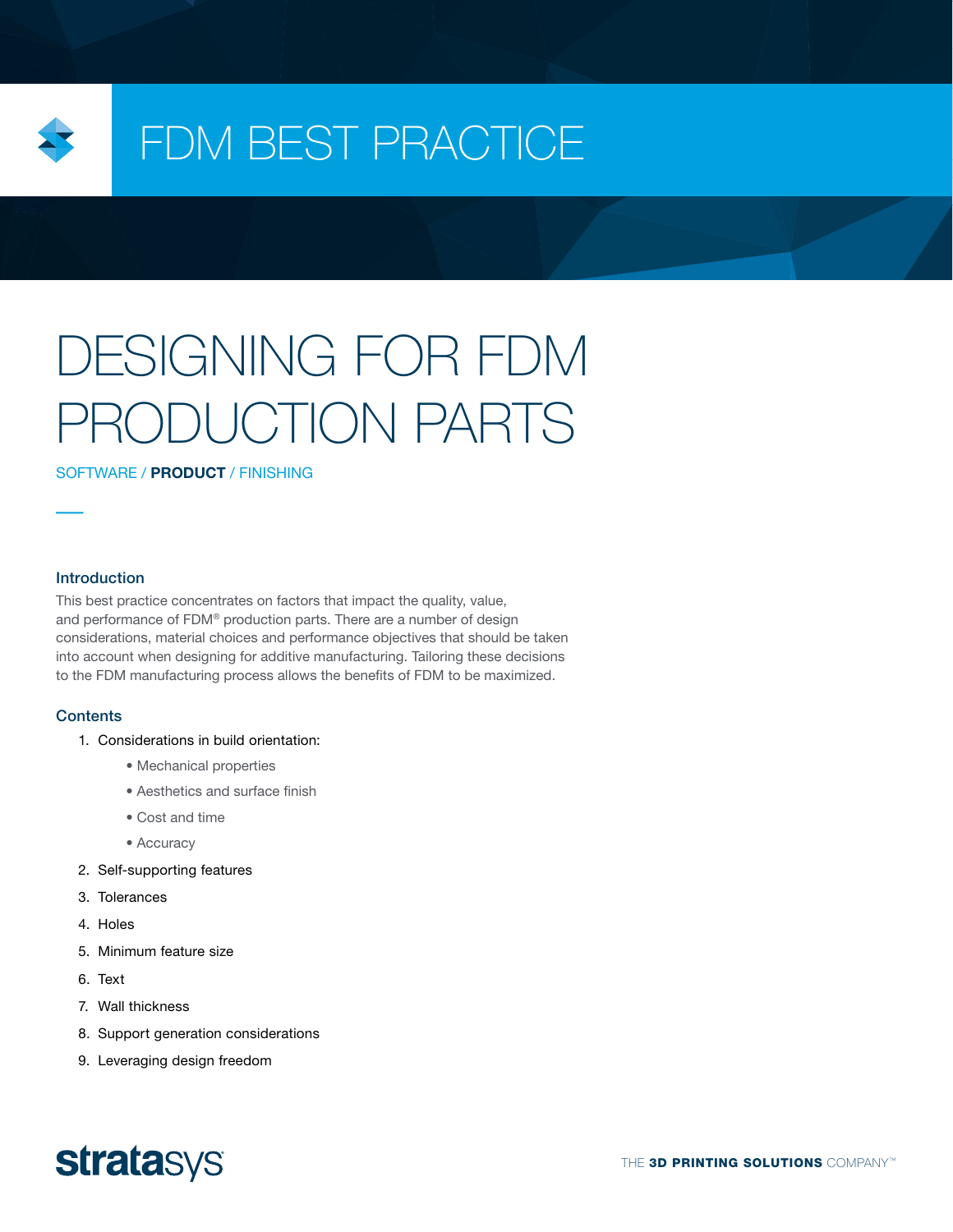# CONSIDERATIONS IN BUILD ORIENTATION

Build orientation should be considered as a precursor to any detailed design. Failure to consider build orientation early on will result in the need to compromise part quality and requirements at later stages of design.

The current state of additive manufacturing technology results in parts that are highly anisotropic, making build orientation a critical design factor. Build orientation dictates the directional behavior of design requirements, including:

- Mechanical properties
- Aesthetics and surface finish
- Cost and time
- Accuracy

There are occasions when the best-case build orientation for a given design requirement often conflicts with the optimal build orientation of other part requirements. As such, a part should have build orientation selected as a precursor to any detailed design, as well as incorporating other multiple design requirements. Failure to select a build orientation early in the design phase results in a compromise that meets only the minimum design requirement, or worse, may eliminate or reduce certain requirements to accommodate the build process.

The ideal time for choosing build orientation is after the concept design is completed but before detailed design requirements are implemented. Stratasys offers several material options with a range of mechanical properties. The primary consideration is to optimize for a weighted set of requirements including cost, buildability, accuracy, aesthetics, mechanical properties and surface finish. From there, decisions can be made during the detailed design to mitigate the effects of anisotropy on secondary or lower-priority requirements.

If strength is the highest priority and the material will be highly stressed, build orientation can be selected based on mechanical properties. In this case, negative impacts to the other design requirements should be mitigated in the detailed design. Ultimately, an experienced designer will be able to easily visualize an optimal build orientation for a preliminary design that satisfies a weighted set of design requirements, and make design decisions to meet the less-critical design requirements considering the locked orientation. Iteration from the pre-selected build orientation is often necessary as a design evolves.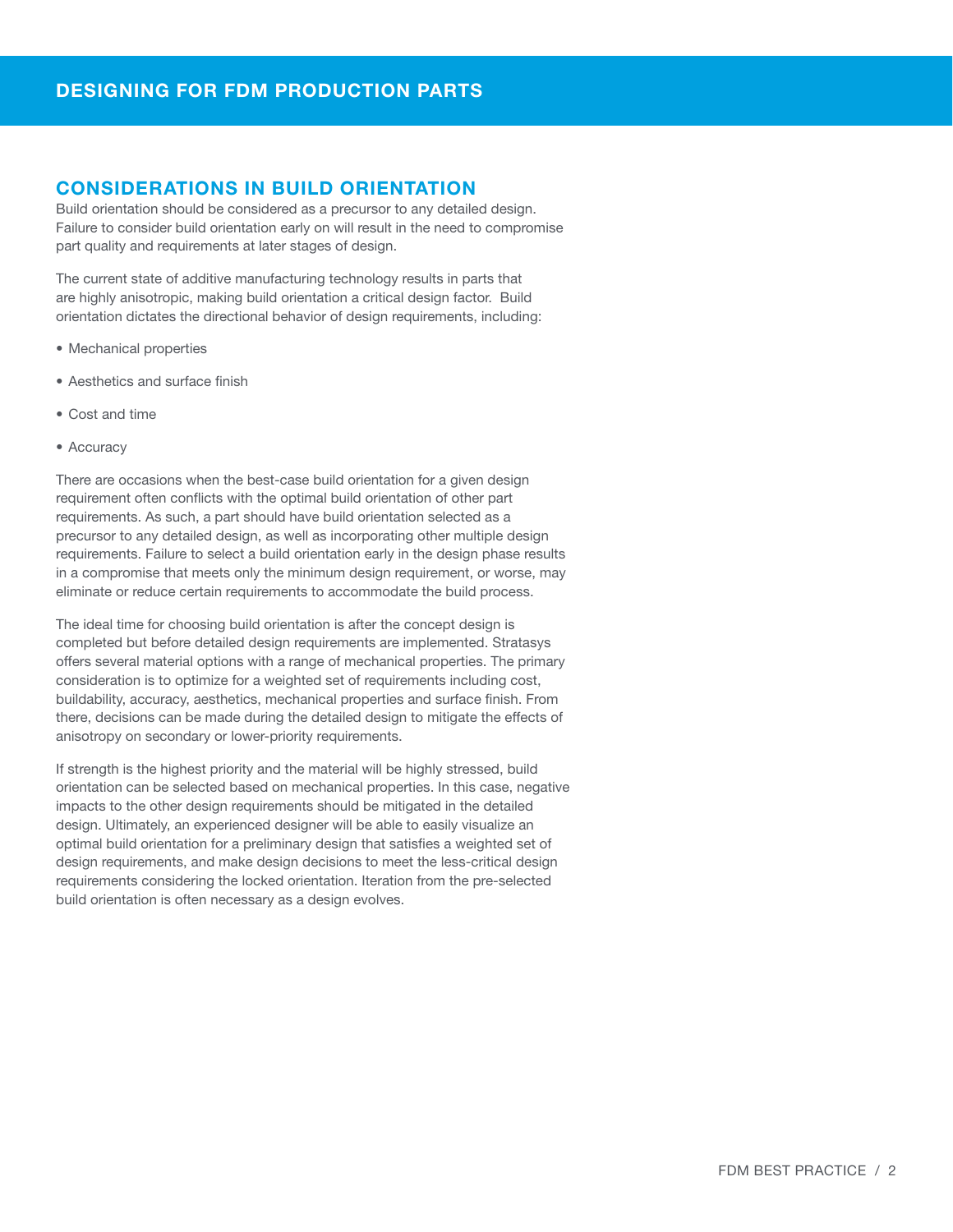# Mechanical Properties

Generally speaking, mechanical properties are best in the X-Y build plane and weaker across layers. Multiple loading conditions may require an orientation that provides the best compromise for each case.

# Aesthetics and Surface Finish

Aesthetics and surface finish are best when features are aligned vertically. Minimizing the angle between the vertical axis and a wall ensures that layer stacking is as concentric as possible.

#### Cost and Time

Build time is reduced by minimizing Z build height and minimizing the numbers of layers requiring both model and support material.

#### **Accuracy**

A feature will have the best accuracy if its OML (outside mold line) is traced out on the X-Y build plane.

# SELF-SUPPORTING FEATURES

FDM has the unique ability to produce certain geometric features without the use of support material.

#### **Overview**

Additive manufacturing typically uses a special support material to hold overhanging geometry in place as the model is created. While some additive manufacturing processes completely surround a part in support material, FDM has the unique ability to produce certain geometric features without the use of support material. This enables a fully enclosed lattice structure, fill patterns, or hollow parts.

Typically, an overhang does not require support material if its walls or features exist at a 45-degree angle or less from vertical. This is known as a self-supporting angle, which varies slightly depending on the material and toolpath parameters used. An overhang that spans a gap of a half inch or less does not require support material. If an overhang spanning a gap does not meet requirements for a self-supporting angle, support material will be generated and the user must manually delete.



Figure 1: Optimal build orientation for a given loading condition with respect to mechanical properties.



Figure 2: Though identical in Z height, Orientation 2 will minimize build time, reducing support material usage. Also consider, due to the support material interface, the impact on the part's bottom face surface finish.



Figure 3: FDM approximation of a small hole in the horizontal direction. The optimal orientation for this hole is vertical.



Figure 4: Non self-supporting geometry (left) vs. self-supporting angle (right).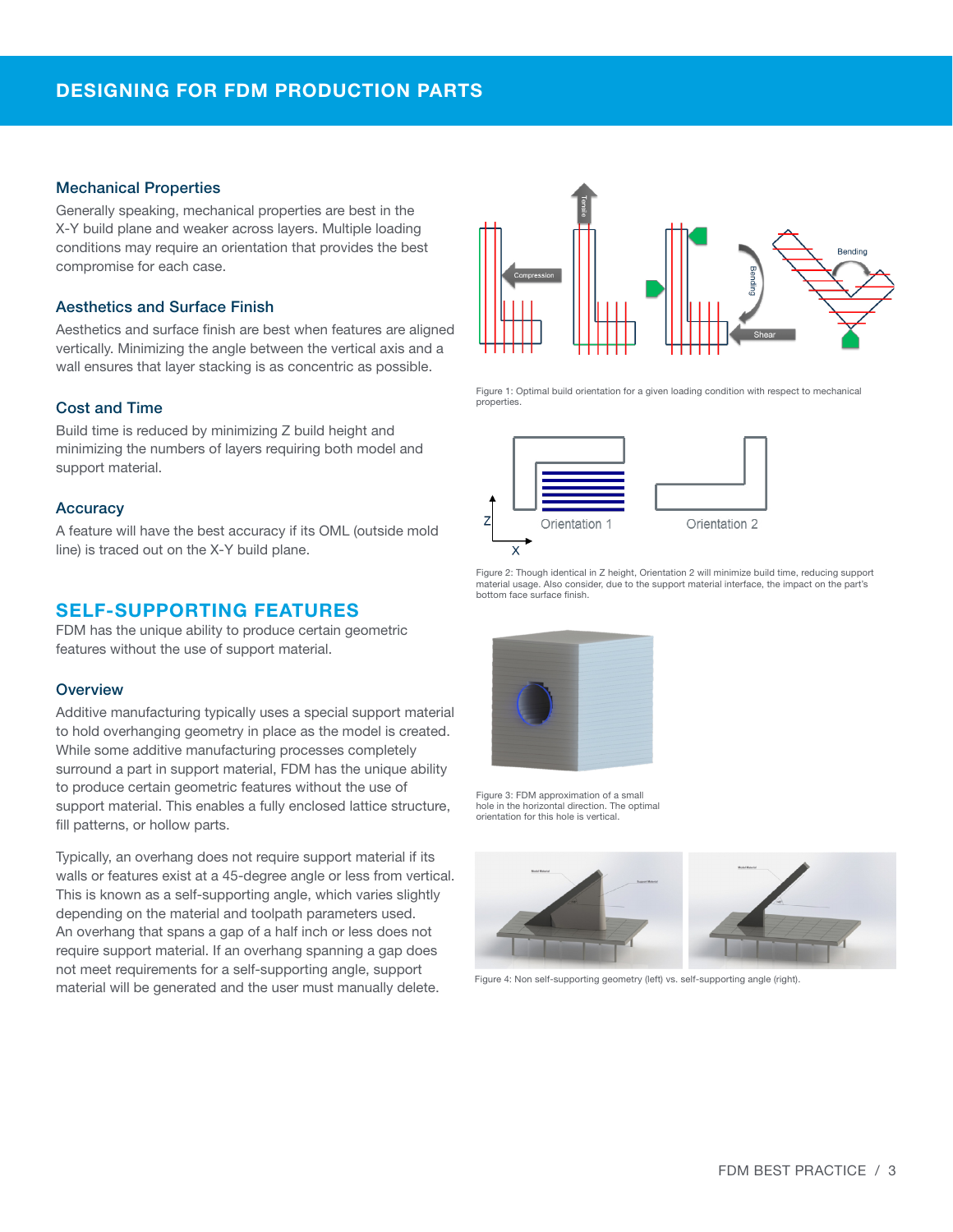# DESIGNING FOR FDM PRODUCTION PARTS

#### Considerations for eliminating support material

There are a number of reasons a designer should eliminate support material within a design. Support material is one of the highest contributing factors in a part's cost, the predominant issue being part production time:

- In a part's build, support material and model material are deposited successively through independent nozzles.
- During deposition, the inactive tip is kept at an idle state so that the material does not degrade or secrete from the tip onto the part. Reactivation of the idle tip requires reheating to extrusion temperature and purging/wiping the tip to restore it to a condition ready for accurate deposition.
- This process takes between 30 seconds to a minute, depending on the material. As a result, each layer that requires both model and support material adds a minimum of 30 seconds to the build time during which the machine is not producing a part.
- By eliminating non self-supporting features, part production time is reduced.

Besides process time and cost, a designer should consider aesthetics and finish in the elimination of support material by:

- Excluding trapped or hard-to-access support structures
- Avoiding the compounding effect of surface roughness, since the support material has the same surface finish as the FDM part
- Minimizing the surface finish at the support interface angle

Generally, self-supporting angles should be maintained whenever it does not conflict with other design requirements such as weight, aesthetics, or functionality.

# TOLERANCE

The FDM process involves the deposition of a thermoplastic at elevated temperatures, so a part's tolerance will depend on its behavior while shrinking. When preprocessing part geometry, shrink factors are automatically applied.

Thermal mass and part geometry, among other factors, dictate how appropriate the default shrink factors are for matching actual part behavior. Since standard shrink factors are applied to an infinite possibility of geometries, the final tolerance of a part will vary from part to part. A high level of confidence exists for any given geometry that a part tolerance will meet or exceed. The specifications are listed below:

#### Fortus 360/400mc™:

 $\pm$  0.005 in. or  $\pm$  0.0015 in. ( $\pm$  0.127 mm or  $\pm$  0.0015 mm), whichever is greater.

#### Fortus 900mc™/Stratasys F900™:

 $\pm$  0.0035 in. or  $\pm$  0.0015 in. ( $\pm$  0.089 mm or  $\pm$  0.0015 mm), whichever is greater.



Figure 5: The cost difference between a non-selfsupporting part (left) and self-supporting part (right) can be very significant. In this case, the non-self-supporting geometry equates to a cost difference of 2.5x less when factoring in the standard cost for machine utilization.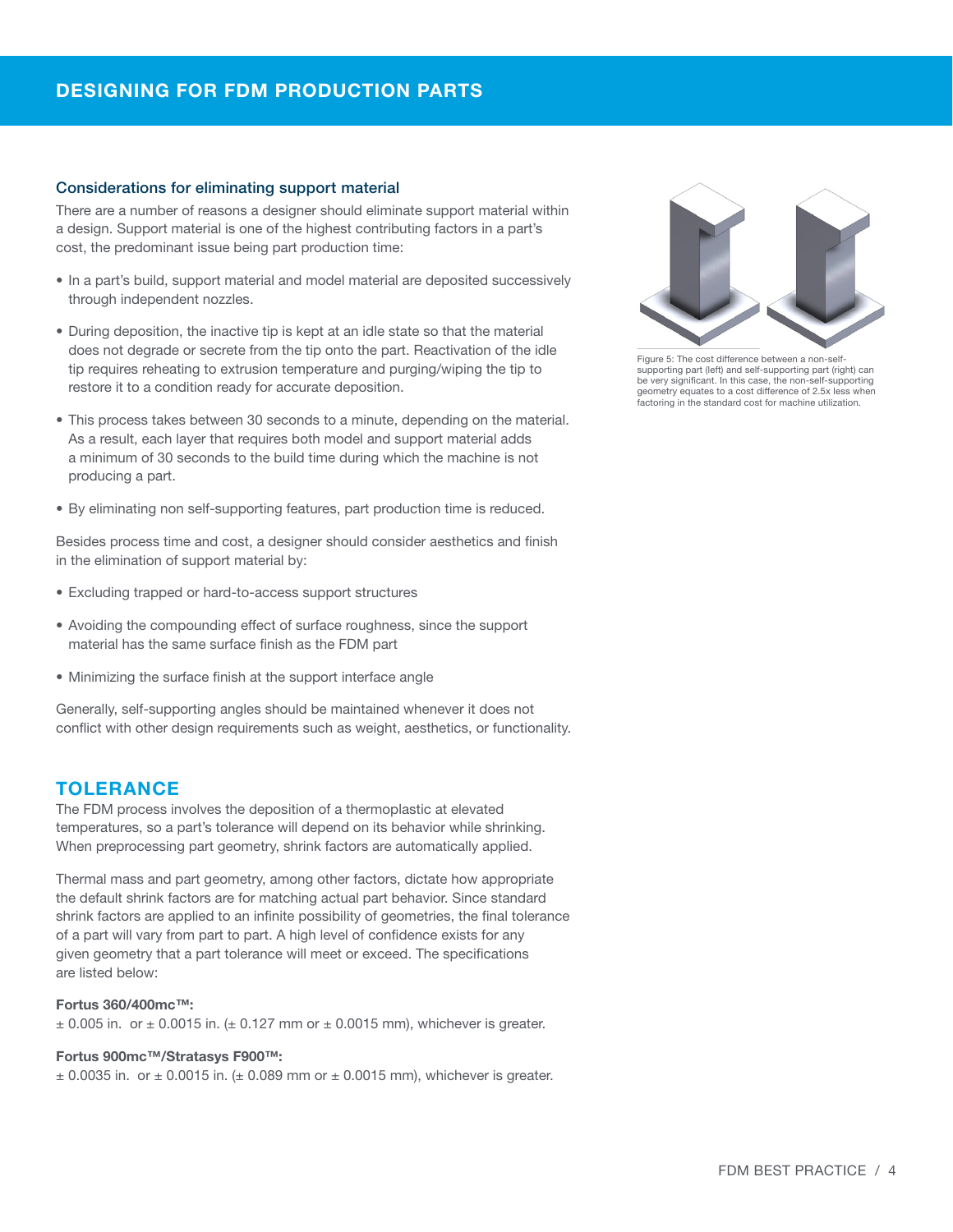# **HOLES**

Holes built using FDM, smaller than 1 in. (25 mm), are typically slightly undersized. When tighter tolerances are required, these holes can be drilled and reamed to ensure accuracy. The minimum hole size for an FDM part depends on the material used since different materials expand and shrink at different rates. All materials are capable of producing holes down to 0.0625 inch (1.6 mm).

To reduce material usage and decrease build time, support structures can be manually removed after support generation from horizontal holes that are less than 0.200 inches (5.0 mm) internal diameter. Re-designing holes as self-supporting diamonds or tear drops, will eliminate the need for support material regardless of the hole size, if the design requirements allow.

# MINIMUM FEATURE SIZE

Minimum feature size is a function of slice thickness, toolpath width, and orientation. As a rule of thumb, the minimum feature size is 0.016 inch (0.4 mm). This is available on 0.005 inch (0.127 mm) slice thickness configurations. For features that approach or exceed the minimum suggested thickness, it is advisable to preprocess the part in the correct orientation to validate that the geometry can be filled sufficiently. Note that custom toolpath parameters are often necessary to accommodate small features. The custom toolpath parameters can either be applied globally to the part or locally to the small feature.

# **TEXT**

Minimum suggested text size on the top or bottom build plane of an FDM model is a 16 point, boldface. Minimum suggested text size on vertical walls is 10 point, boldface. If vertical text is embossed inward, the supports for the text can usually be eliminated, because of the ability of FDM to bridge small gaps. In most cases, outward-protruding text can also be produced without support material, if the protrusion is less than .020 inch (0.51 mm).

# WALL THICKNESS

FDM is a layered manufacturing process with anisotropic resolution characteristics. Minimum wall thickness must be calculated relative to the build directions, rather than using a thickness value normal to the part surface.

Minimum wall thickness in the Z direction is equal to the layer thickness. Note that when approaching the minimum thickness, the as-built thickness will be rounded down to the nearest multiple of slice thickness. For example, a 0.007 inch (0.178 mm) horizontal wall produced with a 0.005 inch (0.127 mm) slice thickness will likely be rounded down to 0.005 inch (0.127 mm), with the remaining 0.002 inch (0.051 mm) being filtered off.

Thickness in the X-Y planes are much less fixed, as they depend on useradjustable toolpath widths. Thicknesses in the X-Y build plane are constrained to a minimum of 2x the desired toolpath width, without using advanced "Single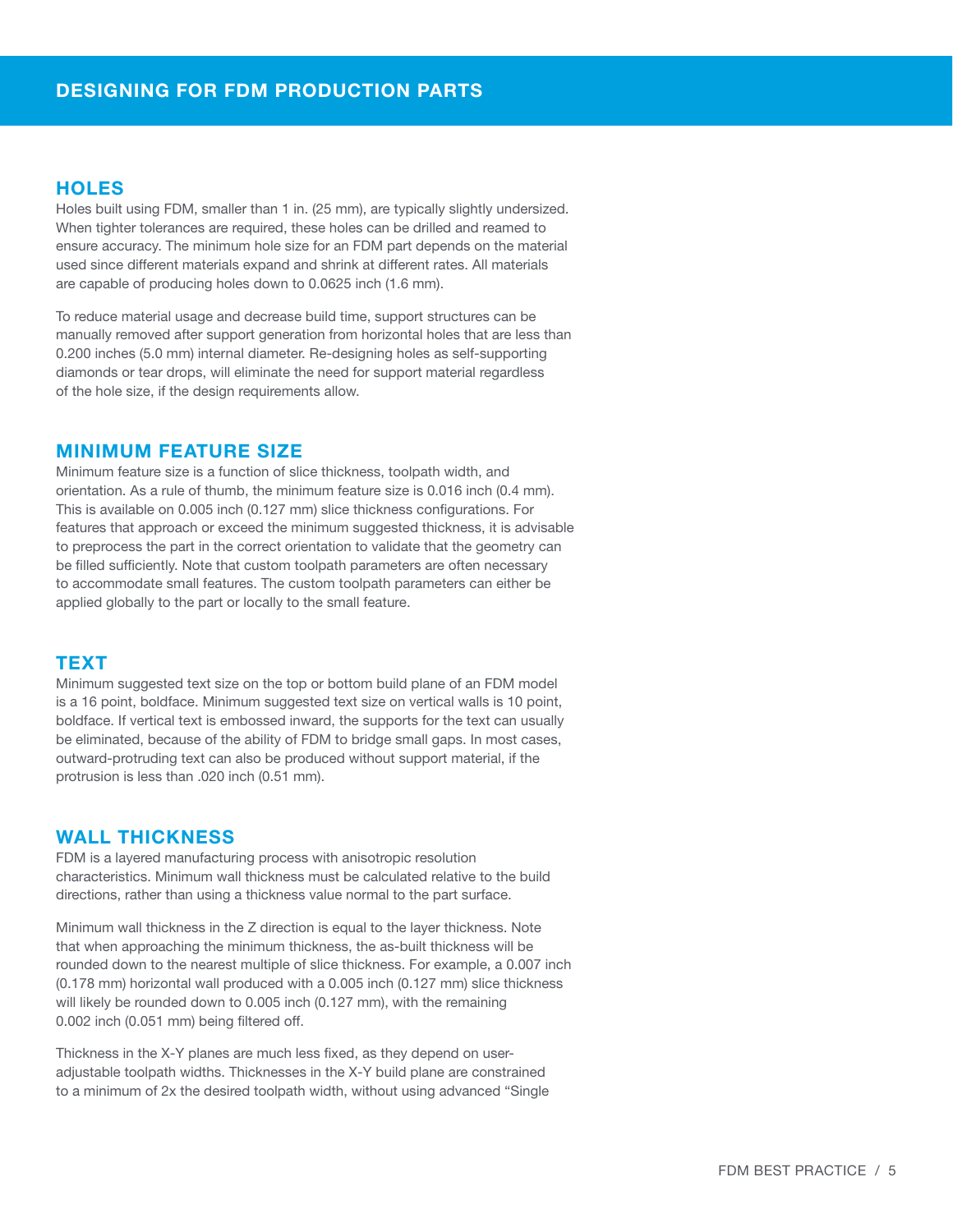Bead" FDM design techniques (see [Lightweight Structures](http://usglobalimages.stratasys.com/Main/Secure/Design%20Guides/DesignGuide_FDM_Lightweight_Structures.pdf?v=636094590743546734)  [Design Guide](http://usglobalimages.stratasys.com/Main/Secure/Design%20Guides/DesignGuide_FDM_Lightweight_Structures.pdf?v=636094590743546734)). FDM is constrained in producing toolpaths of varying thickness:

- In designing curved parts with constant normal thickness, trigonometry dictates that the resulting X-Y thickness begins to vary, a variance between 2x and 3x toolpath thickness causes voids to appear (see Figure 7).
- With X-Y thicknesses remaining constant when in-between 2x and 3x toolpath thicknesses to avoid the negative effects of partially filled thin members.
- Once a thickness rises above 3x toolpath, thickness and rasters can be included in the toolpath algorithm. Note that thin walls will likely require manual adjustment of toolpath thickness by the user to prevent gaps.

As a rule of thumb for users not able to produce constant X-Y thickness thin-walled geometry, the following "safe" suggested minimum X-Y wall thicknesses are provided. These are 3x the minimum toolpath thickness for each slice thickness.

# Table 1: Minimum Toolpath Thicknesses

| <b>Slice Thickness</b><br>inch (mm) | Minimum Vertical<br>Wall inch (mm) |
|-------------------------------------|------------------------------------|
| 0.005(0.13)                         | 0.015(0.56)                        |
| 0.007(0.18)                         | 0.036(0.91)                        |
| 0.010(0.25)                         | 0.048(1.22)                        |
| 0.013(0.33)                         | 0.054(1.37)                        |

# SUPPORT GENERATION CONSIDERATIONS

In general, support generation is fully automated and the user does not need to provide special attention to its creation. However, some cases require manipulation of the support structures in order to ensure build reliability. Additionally, a user may wish to modify support material structures as a means to reduce build cost, build time, or part quality. Many of these tactics are detailed throughout this document, while the remainder are provided here.

# Model Material in Support

In order to reduce build time, a designer should minimize the number of layers that require both model and support material. If a part contains self-supporting angles throughout the majority of its height, however, a non-self-supporting feature at the top of the part will require support material from the base of the part up to the feature.



Figure 6: Gaps caused by X-Y thickness variance between 2x and 3x contour thicknesses.



Figure 7: A boundary wall thickness of 0.05 inch (1.27 mm) with default toolpath width (0.02 inch [0.51 mm]). In this case, toolpath width should be manually adjusted to 0.025 inch (0.635 mm) to fill the void.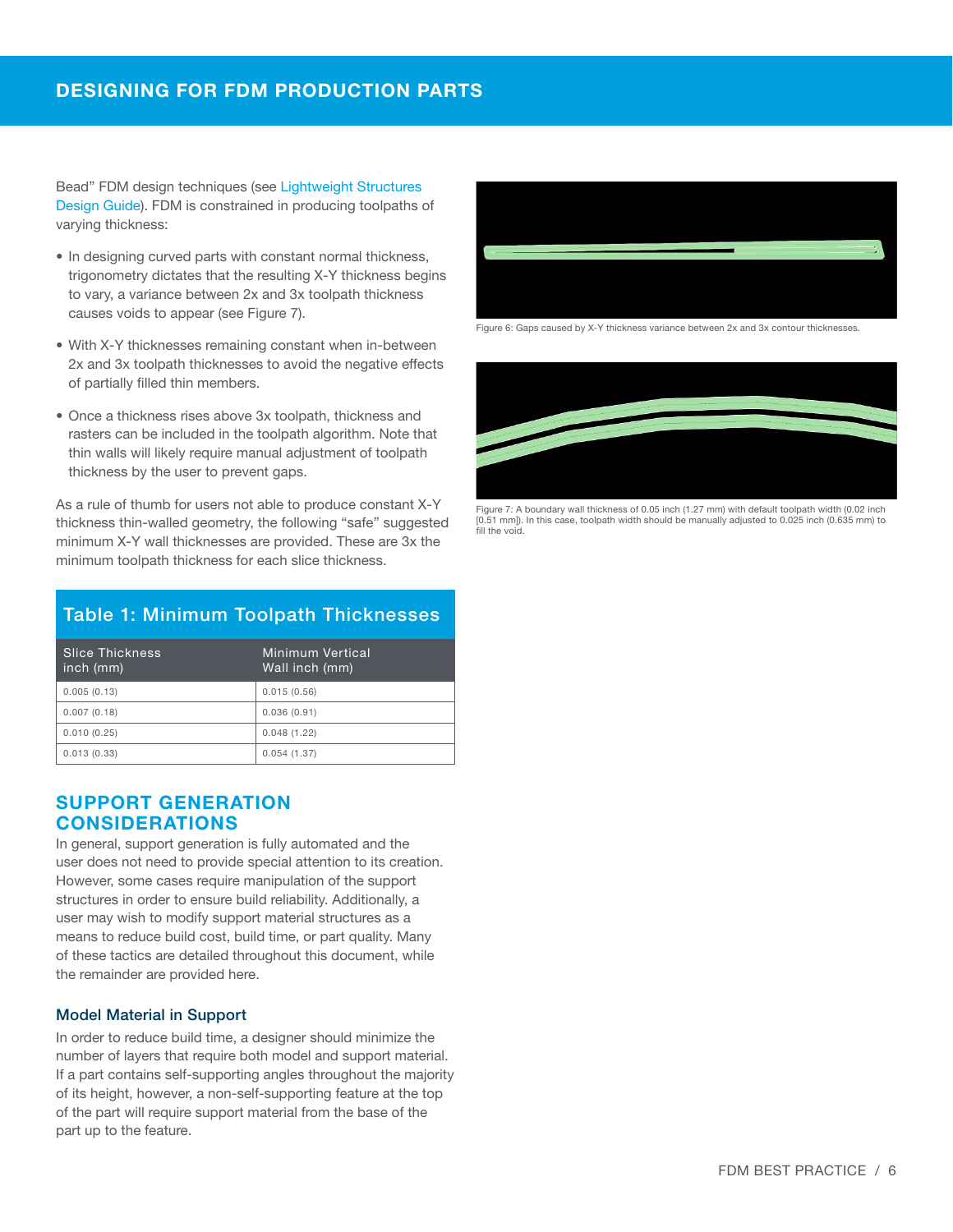- In order to capitalize on the self-supporting aspect of the design, the support structure should be converted to model material where possible. Any layer containing support material that does not have a support interface for the part can benefit from changing the material type to model material. This can be done by selecting the boundary curves for a support structure and assigning them to a preset for the support material type being used.
- The material type should then be changed to model. A change from model to support material increases the likelihood of delamination during the build. To mitigate this, any given support column should be made of model material from its base to a few layers before it interfaces with the part.

#### Surround Support

Surround support offers greater part stability, however, at the expense of build time and reduced part surface quality. In general, it is not recommended to use surround support unless a part is otherwise unreliable in its build.

- The geometry of downward-facing wedges or a knife-edge is an example of a part needing surround support and without support the part is unreliable for two reasons:
	- The model material deposited in the first layer of the feature will not provide adequate surface area for the adherence of the subsequent layers.
	- The increasing amount of mass being deposited, along with the force implied by deposition, will likely dislodge the part from the small support interface area.
- It is not advised to mitigate failure in a small area surround support for an entire part. In order to localize the generation of surround support, a Z height can be specified. The remaining height of the part will contain standard support.
- Standard support should be generated initially for a part. Subsequently, in the *Support Parameters* dialog box, the *Support Style* can be changed to *Surround* and the starting height can be enabled and set to the desired value. Regenerating support material will re-create the support material up to the specified height while leaving the remainder of the previously generated standard support structures in place.

# LEVERAGING DESIGN FREEDOM

FDM offers a designer a path to design freedom, ultimately producing parts with better performance levels and functionality compared to traditional manufacturing processes

Beyond the obvious benefits of using FDM to reduce costs and accelerate the design process and part delivery, the real opportunity with FDM rests in the mind of the designer. It removes the restraints of conventional manufacturing and has produced parts that have: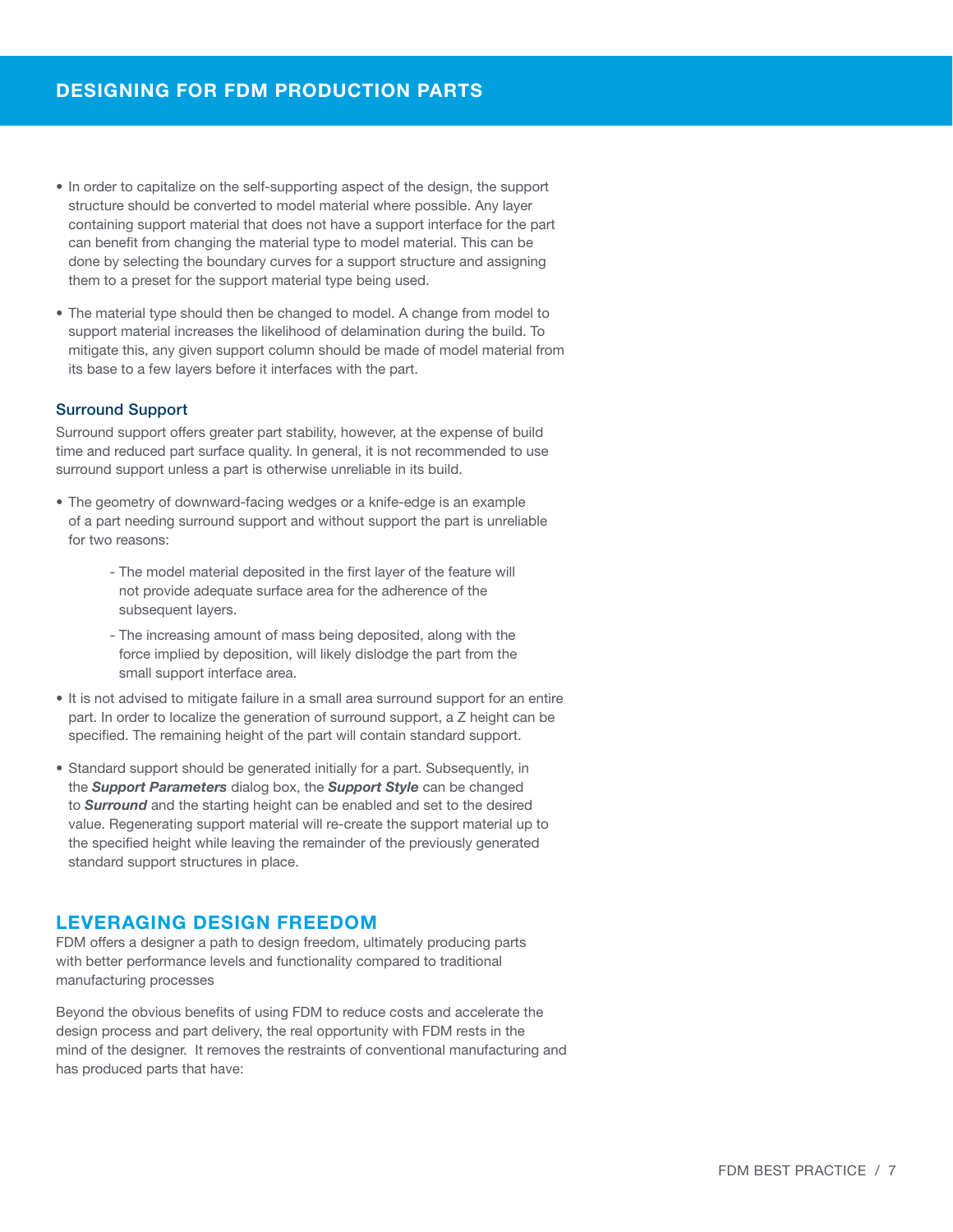- Bent light
- Created extremely RF-transparent (radio frequency) radomes.
- Produced large sections for a highly sophisticated unmanned aircraft from single components

#### Thin Walls vs. Sparse Fill

With additive manufacturing's design freedom, designers can produce semi-dense parts, enclosed lattice structures, or fill patterns.

- In many cases, use of FDM with sparse fill will create a structure resulting in higher stiffness for a given material mass. For example, consider a wall designed with stiffening ribs for injection molding. It may be more advantageous when designing a similar component with FDM to substantially increase all thicknesses using a sparse fill pattern, instead of using stiffeners, maintaining a similar component weight.
- A hollow cube is an example where utilization of a fill pattern creates an advantage. If built with faces parallel to the X-Y build plane, reducing build time and potentially eliminating trapped support material inside of the cube, the internal volume could utilize a fill structure without a large weight penalty.

#### Light Weight

Producing lightweight structures with FDM parts requires multiple design decisions not covered in this document. See the [FDM Lightweight Structures Design Guide](http://www.stratasys.com/resources/white-papers/fdm-lightweight-structures) for direction on designing parts with a high stiffness-to-weight or strength-toweight ratio.

#### Topology Optimization

Topology optimization is a mathematical tool that uses a physics-based algorithm to design distribution of material within a user-defined boundary, based on a set of requirements. The algorithm can optimize for aerodynamic efficiency, electrical performance or heat transfer, among others.

Structural topology optimization has the best defined workflow, with several simulation companies offering a streamlined software that automates the modeling process. Typically, the results of a topology optimization will yield a geometry that is highly complex and organic in shape.

Traditional manufacturing processes are constrained in these cases, requiring interpretation and adoption of results to suit the limits of the manufacturing process. The design freedom allowed by additive manufacturing provides a path to directly utilize the results of the optimization. In some cases, the results can be directly sent to a printer after some cleanup of the output mesh.

# Consolidation of Parts

FDM provides a method to consolidate an assembly of multiple components, to create a single component. For example, because it does not impact the cost greatly, an aircraft environmental control system duct can be printed with integrated attachment brackets. However, it is advised to combine components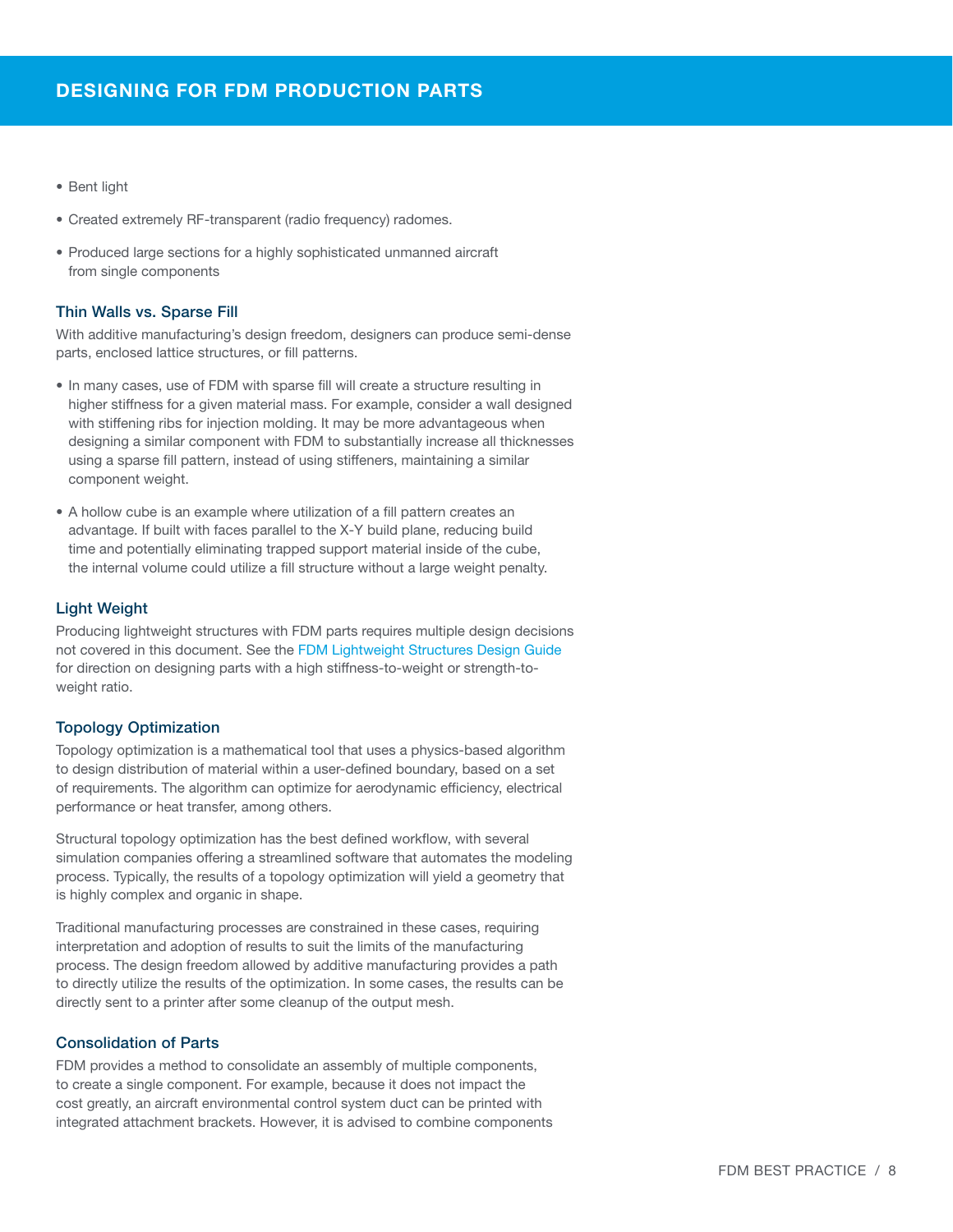of an assembly only when doing so does not violate any engineering constraints, such as material performance, part cost or build time. With any part consolidation, the build orientation must meet the requirements of the individual parts within the combined part.

#### Peripheral Component Packaging and Mounting

Similar to the consolidation of parts, an FDM part should be designed to integrate mounting features and packaging of peripheral components. This integration allows for high levels of modularity, as well as the ability to reduce the footprint of assemblies.

Designing for FDM Production Parts – Key Takeaways:

- Build orientation dictates the directional behavior of design requirements, including:
	- Surface finish and aesthetics, build cost and buildability, tolerances and accuracy and mechanical, electrical, and thermal properties
	- A part should have build orientation selected as a precursor to any detailed design.
	- The ideal time for choosing build orientation is after the concept design is completed but before detailed design requirements are implemented.
- While some additive manufacturing processes completely surround a part in support material, FDM has the unique ability to produce certain geometric features without the use of support material. Support material is one of the highest contributing factors to a part's cost.
- FDM deposits thermoplastic at elevated temperatures, so a part's tolerance will depend on its behavior while shrinking.
- FDM is a layered manufacturing process with anisotropic resolution characteristics. Minimum wall thickness must be calculated relative to the build orientation, rather than using a thickness value normal to the part surface.
- Surround support offers greater part stability, but, at the expense of build time and reduced part surface quality.
- With additive manufacturing's design freedom, designers can produce semidense parts, enclosed lattice structures or fill patterns. In many cases, use of FDM with sparse fill will create a structure resulting in higher stiffness for a given material mass.
- FDM provides a method to consolidate an assembly of multiple components, creating a single component. An FDM part can be designed to integrate mounting features and packaging of peripheral components, allowing for high levels of modularity.